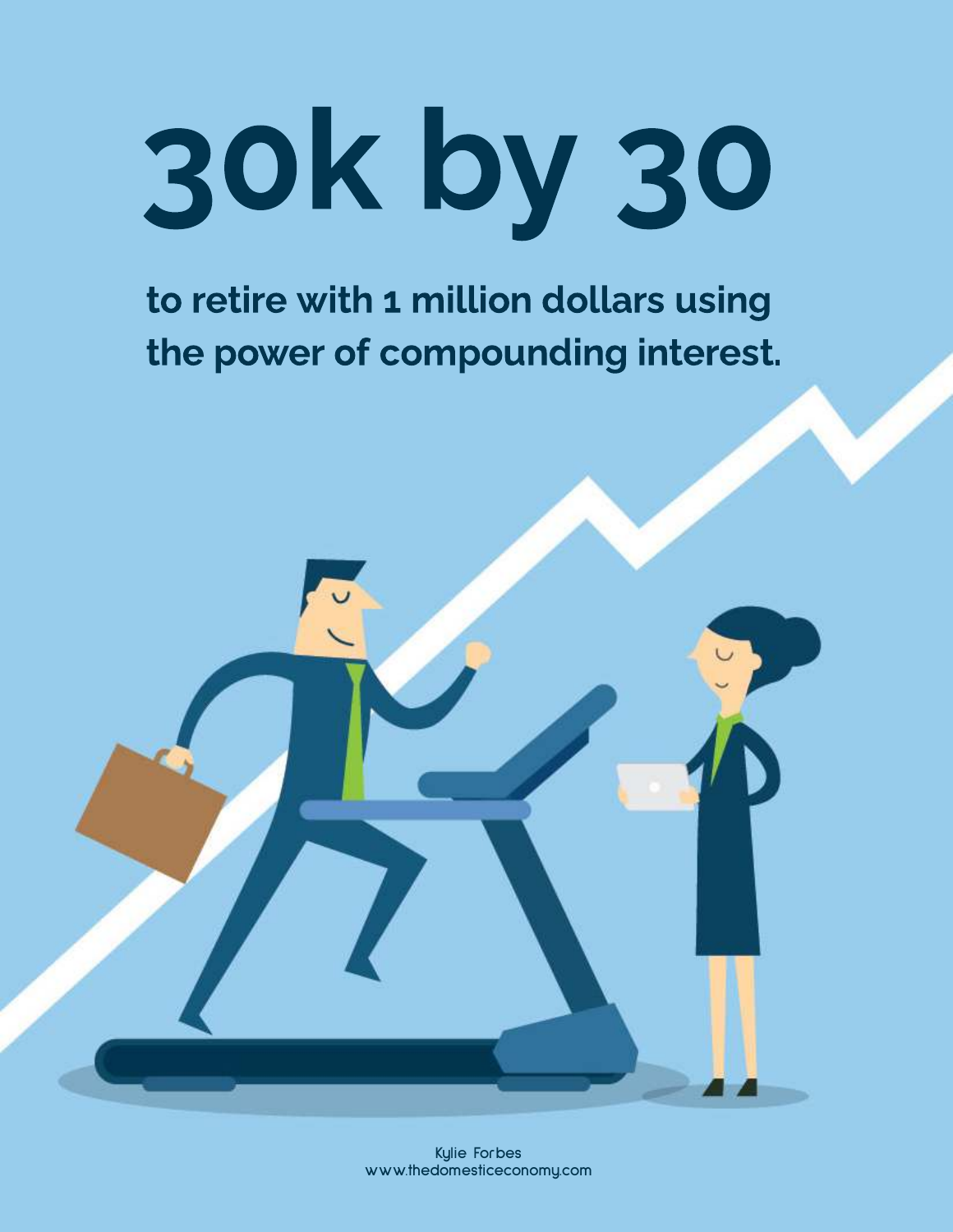



Getting a good start on your Superannuation balance in your 20's is so important.

 $W + Y$ ?

COMPOUND GROWTH !

**A great performing fund is a top priority when choosing a place to grow money for retirement. ● One that has a good ROI (return on investment) or growth.**

- **● One that has good historical returns over the past 25 years (google your fund).**
- **● One that has averaged 9% or more a year. Any less will not perform well over a lifetime.**

These points ensure your COMPOUND GROWTH will snowball to give you a Million Dollars by age 67. HOW?

Compound growth is where the value earned (ROI) is added to your balance causing each year's ROI to get larger, earning you more with each passing year while in the workforce.

#### **Getting your super balance to \$30,000 by age 30 will allow the time needed to grow to 1 Million. This teaches us that wealth is possible when compound growth is calculated & we can apply the same formula for other wealth building in our life.**

Are there other benefits of reaching 30k by 30?

#### YES!

Many women spend some time out of the workforce & miss out on contributions over these years. Knowing this, we have the option to guarantee our wealth building before having family time off.

Our retirement potential is huge! Having 30k by 30 to reach 1 Million in Super by 67 is only the base amount. Calculations do not even include further contributions, to show you how it can perform for you when aiming for 30k by 30 in a good fund earning you around 10% each year.

Understanding how compound interest & growth multiplies to snowball each year gives hope for wealth building. When we see the actual mathematical fact we can set & achieve goals that contribute to wealth instead of thinking it's impossible & avoiding it.

Our Superannuation is not a waste of time. Don't disregard It as it can really earn you enough for retirement AND it also contributes to our Net Worth while on our money journey.

| CHART 1:   | Explains the growth of your superannuation by having 30k by 30<br>it's possible to reach around 1 Million dollars, even if no other<br>contributions are ever made (as an example). |
|------------|-------------------------------------------------------------------------------------------------------------------------------------------------------------------------------------|
| $CHART$ 2: | Explains the possible retirement amount you can reach with<br>added conservative employer contributions (as an example).                                                            |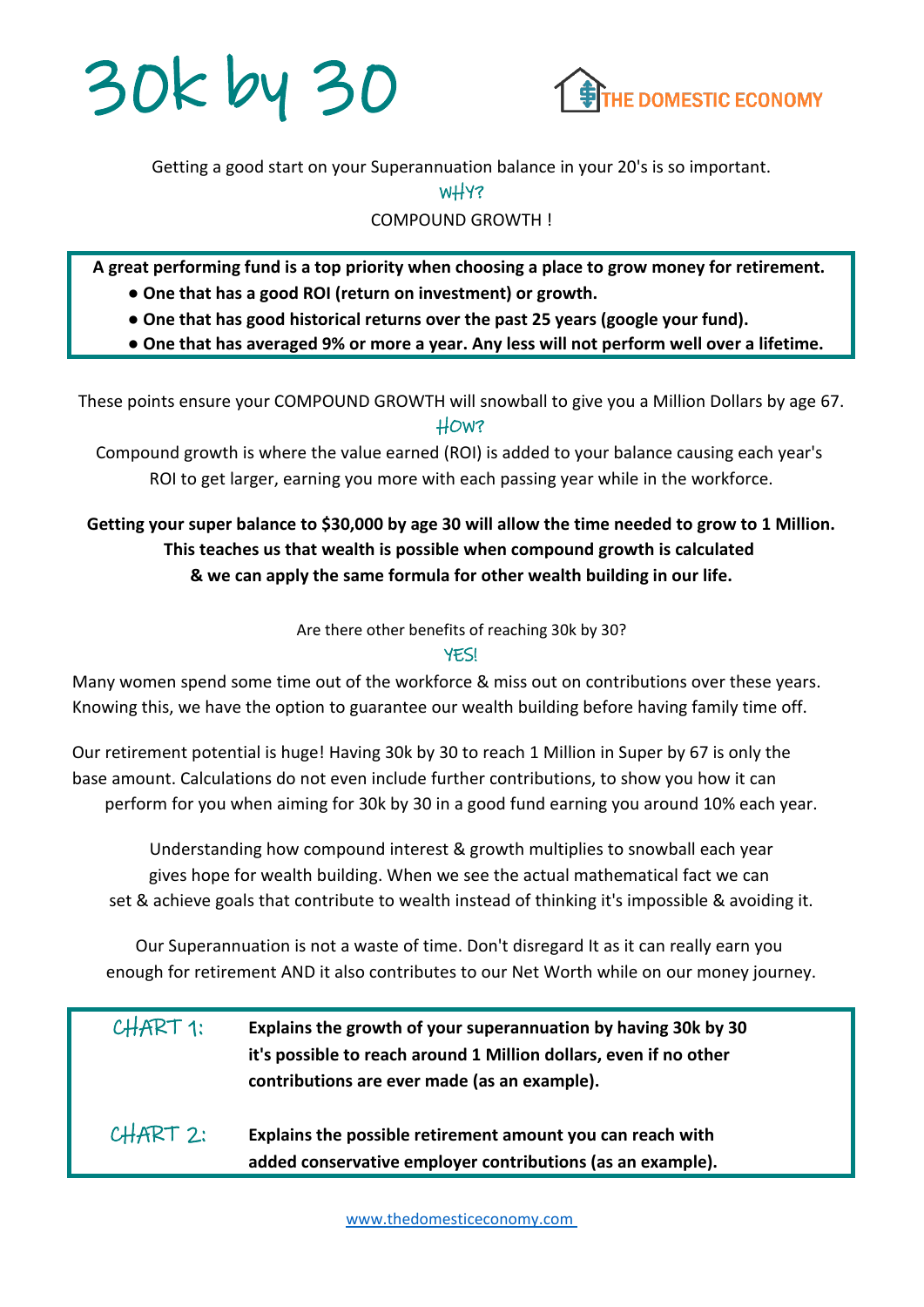The Rule of 72

using an annual rate of interest. how long it takes to double your money The rule of 72 is a shortcut used in finance to estimate

# 72

#### **DIVIDED BY INTEREST RATE NUMBER**

 $\equiv$ 

#### **\_\_\_\_ YEARS TO DOUBLE YOUR MONEY**

Examples:

72 Divided by 10 = 7.2 Years to double

72 Divided by 8

9 Years to double

72 Divided by 5

=

14.4 Years to double

=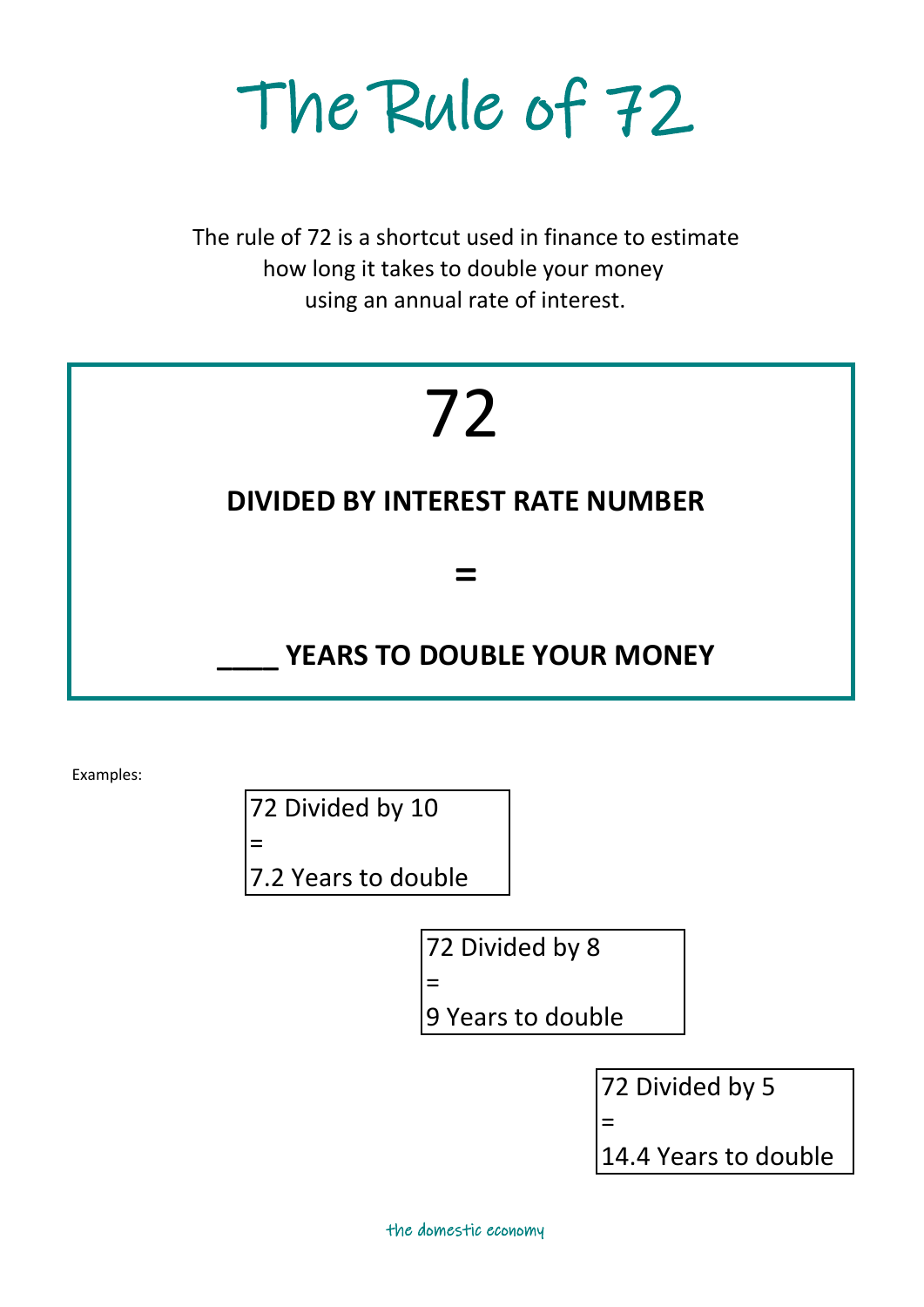## 30k by 30



| A 10% Investment        |          |                |            | $\ddot{}$  |
|-------------------------|----------|----------------|------------|------------|
| Doubles Every 7.2yrs :) |          | <b>BALANCE</b> | <b>AGE</b> | 10% GROWTH |
|                         |          | \$30,000       | 30         | 3,000      |
|                         | $\equiv$ | 33,000         | 31         | 3,300      |
|                         | $=$      | 36,300         | 32         | 3,630      |
|                         | $\equiv$ | 39,930         | 33         | 3,993      |
|                         | $\equiv$ | 43,923         | 34         | 4,392      |
|                         | $\equiv$ | 48,315         | 35         | 4,831      |
|                         | $\equiv$ | 53,146         | 36         | 5,314      |
| Doubled                 | $=$      | 58,461         | 37         | 5,846      |
|                         | $=$      | 64,307         | 38         | 6,430      |
|                         | $=$      | 70,738         | 39         | 7,073      |
|                         | $=$      | 77,812         | 40         | 7,781      |
|                         | $\equiv$ | 85,593         | 41         | 8,559      |
|                         | $=$      | 94,152         | 42         | 9,415      |
|                         | $\equiv$ | 103,568        | 43         | 10,356     |
| Doubled                 | $\equiv$ | 113,924        | 44         | 11,392     |
|                         | $=$      | 125,317        | 45         | 12,531     |
|                         | $\equiv$ | 137,849        | 46         | 13,784     |
|                         | $=$      | 151,634        | 47         | 15,163     |
|                         | $=$      | 166,797        | 48         | 16,679     |
|                         | $\equiv$ | 183,477        | 49         | 18,347     |
|                         | $=$      | 201,824        | 50         | 20,182     |
| Doubled                 | $\equiv$ | 222,007        | 51         | 22,200     |
|                         | $=$      | 244,208        | 52         | 24,420     |
|                         | $=$      | 268,629        | 53         | 26,862     |
|                         | $\equiv$ | 295,491        | 54         | 29,549     |
|                         | $=$      | 325,041        | 55         | 32,504     |
|                         | $=$      | 357,545        | 56         | 35,754     |
|                         | $=$      | 393,299        | 57         | 39,329     |
|                         | $\equiv$ | 432,629        | 58         | 43,262     |
| Doubled                 | $\equiv$ | 475,892        | 59         | 47,589     |
|                         | $=$      | 523,482        | 60         | 52,348     |
|                         | $\equiv$ | 575,830        | 61         | 57,583     |
|                         | $\equiv$ | 633,413        | 62         | 63,341     |
|                         | $\equiv$ | 696,754        | 63         | 69,675     |
|                         | $=$      | 766,430        | 64         | 76,643     |
|                         | $\equiv$ | 843,073        | 65         | 84,307     |
| <b>Doubled</b>          | $\equiv$ | 927,380        | 66         | 92,738     |
|                         | \$       | 1,020,118      | 67         |            |

[w](http://www.thedomesticeconomy.com/)ww.thedomesticeconomy.com